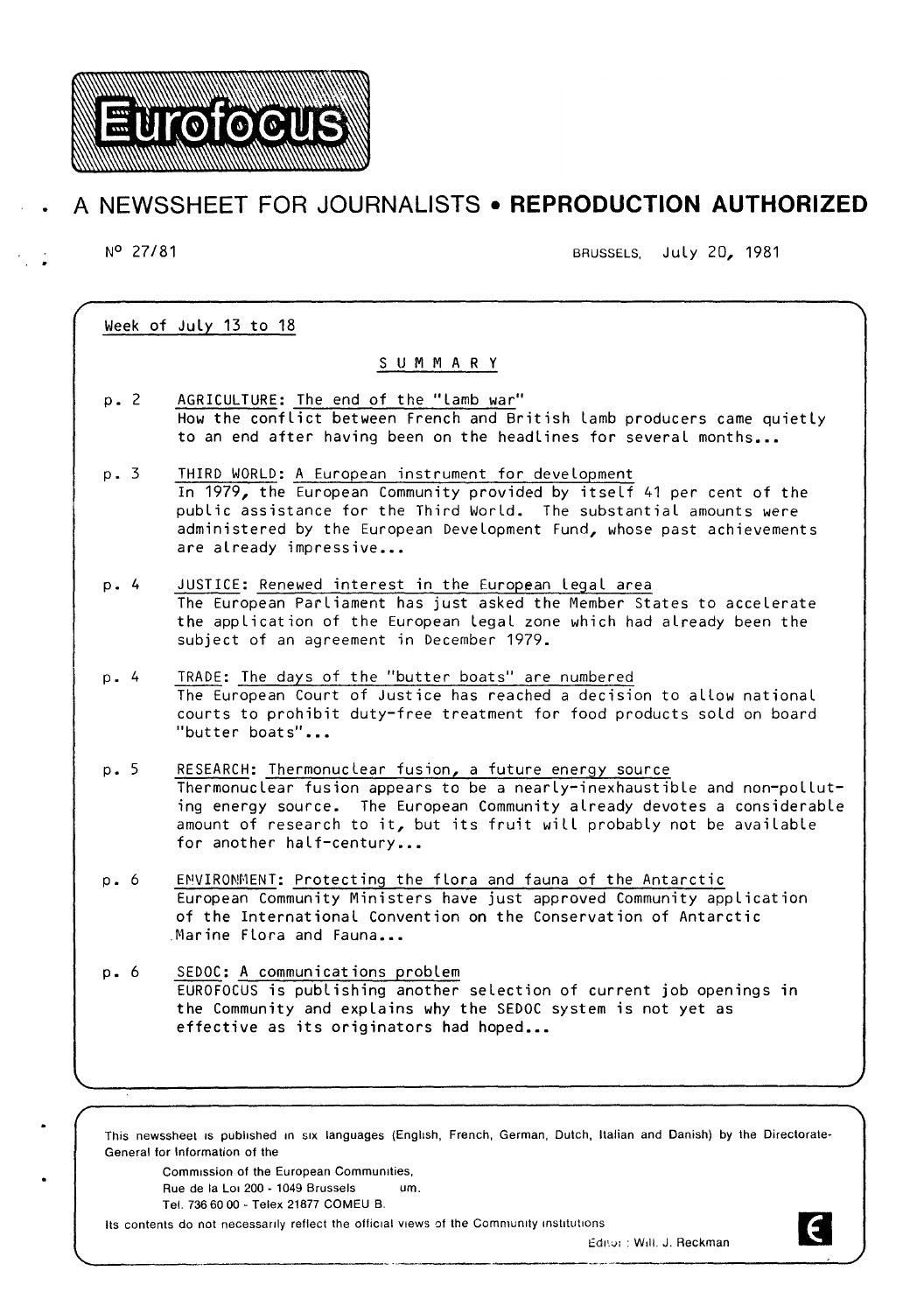## AGRICULTURE: The end of the "la:b war"

With so much less turbulence than when it began several months ago, Europe's widely-publicised "lamb war" has been ended peacefully with little attention focussed on the outcome.

The conflict, largely between farming interests in France and the United Kingdom, broke out dramatically with French farmers blockading ports to prevent shipments of sheep meat being shipped across the channel. The dispute, which flared for weeks in the streets and newspapers, also embroiled the political relations between the two countries and the delicate and important mechanisms of the European Community's agricultural policy. Basically, this passionate controversy arose because of the belief by hard-hit French lamb producers that imports of meat from Britain would represent devastating competition and drive prices down, further endangering the precarious livelihood they earned in some of the most rugged and undeveloped parts of France. In addition, they charged that the main reason Britain could afford to compete with exports on the French market was because it was allowed to import substantial quantities of low priced sheep meat from New Zealand through a special arrangement that was an exception to the general rule of Community preference.

A first cease-fire in the clash was negotiated in September 1980 after court decisions and pleas for calm had failed at first to dedramatise the situation. At that time Agriculture Ministers of the European Community reached an agreement on the import of lamb into France to relieve the tension. The accord also included provisions for the amount of imports to be admitted from other producing countries such as Australia and New Zea-Land, which had also been at the heart of the dispute of previous months. But additional agreements within the European Community recently succeeded in prolonging this truce to a point where interested parties feel the war could be terminated, at least until next year's annual farm price-setting negotiations. The end came July 10 when the European Commission moved to have a related dispute on export payment to British farmers settled in one of the EEC farm management committees.

The action satisfied the British Government, which said it would not only relax its position on the subject but also drop its opposition on a number of other pending Community farm decisions.

It was also felt that the easing of agricultural tension on this prickly issue could improve the climate in the Community for settlement of a number of major agricultural issues ranging from fishing policy to the thorough reform of the common agricultural policy now under consideration, with all its importance to the EC budget and other social and Employment programmes.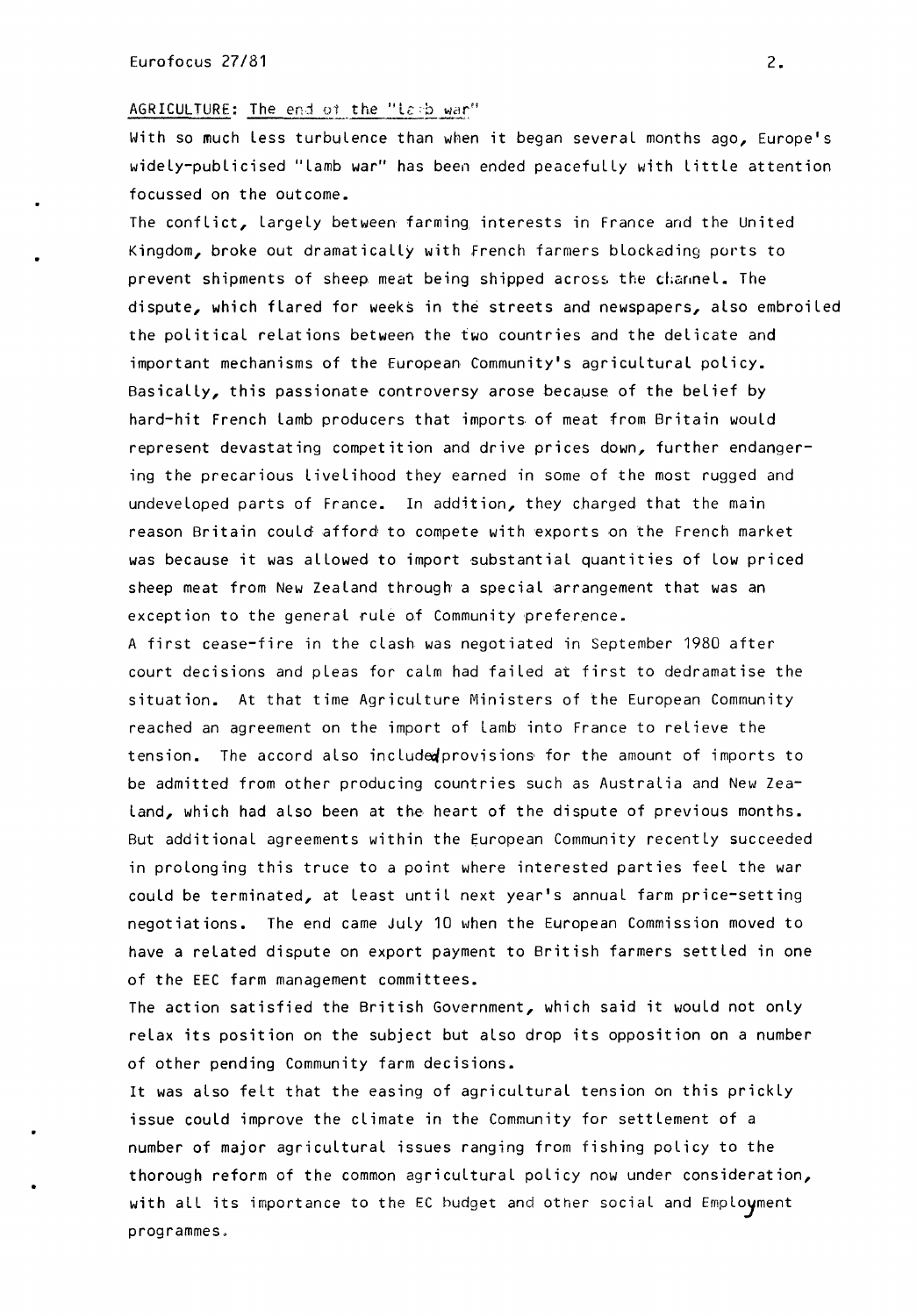THIRD WORLD: A European instrument for development

Out of the four billion men and women who live on the surface of the earth, somewhat more than two-third still live in a state of under-development. In the midst of the "rich man's club", the European Community distinguishes itself by the amount of its effort on behalf of the world's Less-developed countries. In 1979, it furnished, by itself, 41 per cent of the world's public aid, an amount much Larger than the other industrialised countries, including the two super-powers. Obviously, the Community cannot pretend to be able to resolve all development problems, therefore it has concentrated its efforts toward 60 countries of Africa, the Caribbean and the Pacific <ACP), with which it is Linked through the Lome Convention. Not only has the Community eliminated customs duties for nearly all the exports of these countries, but it also brings to them technical and financial aid which amounts to billions of dollars. Curiously, however, few persons have heard of the institution which manages most of this substantial amount of aid. This is the European Development Fund (EDF), which is supervised by the European Commission in Brussels, but which is financed separately by contributions from the EC Member States rather than through the regular Community budget.

Since its establishment in 1963, the FED has financed about 2,000 development projects responding to the needs and priorities set up by the ACP countries themselves. The balance sheet of its achievements is substantial: 20,000 kilometers of road, 1,500 kilometers of railway, 40 ports, 10 airports, 800 hospitals, maternity clinics and dispensaries, 5,000 primary school classes and 40 factories and plants. In the hydro-agricultural fields, it has been responsible for 7,000 new wells, 180 dams, 2,000 kilometers of water pipes and 300,000 hectares of plantings of various types.

Currently, a priority is given to rural development. Between 1976 and 1980, the agricultural sector has absorbed about 32 per cent of the Fund's financing. Projects underway, include rice production in Mali, industrial processing of cotton in Guinea, land management in the Comoro Islands and the improvement of food crops in the Sudan, to mention only a few. A special status has also been given to energy cooperation. This is aimed at helping the ACP countries to develop new sources of energy. This is an absolute necessity for some of these countries where their oil import bills represent about a third of their national budgets. Endowed with a total of more than 4.6 million European currency units<sup>\*</sup> for 1981/1985, the European Development Fund is pursuing its ambitious goal to assist the third world.

\* As of July 1981, a European currency unit was worth approximately 55p.

•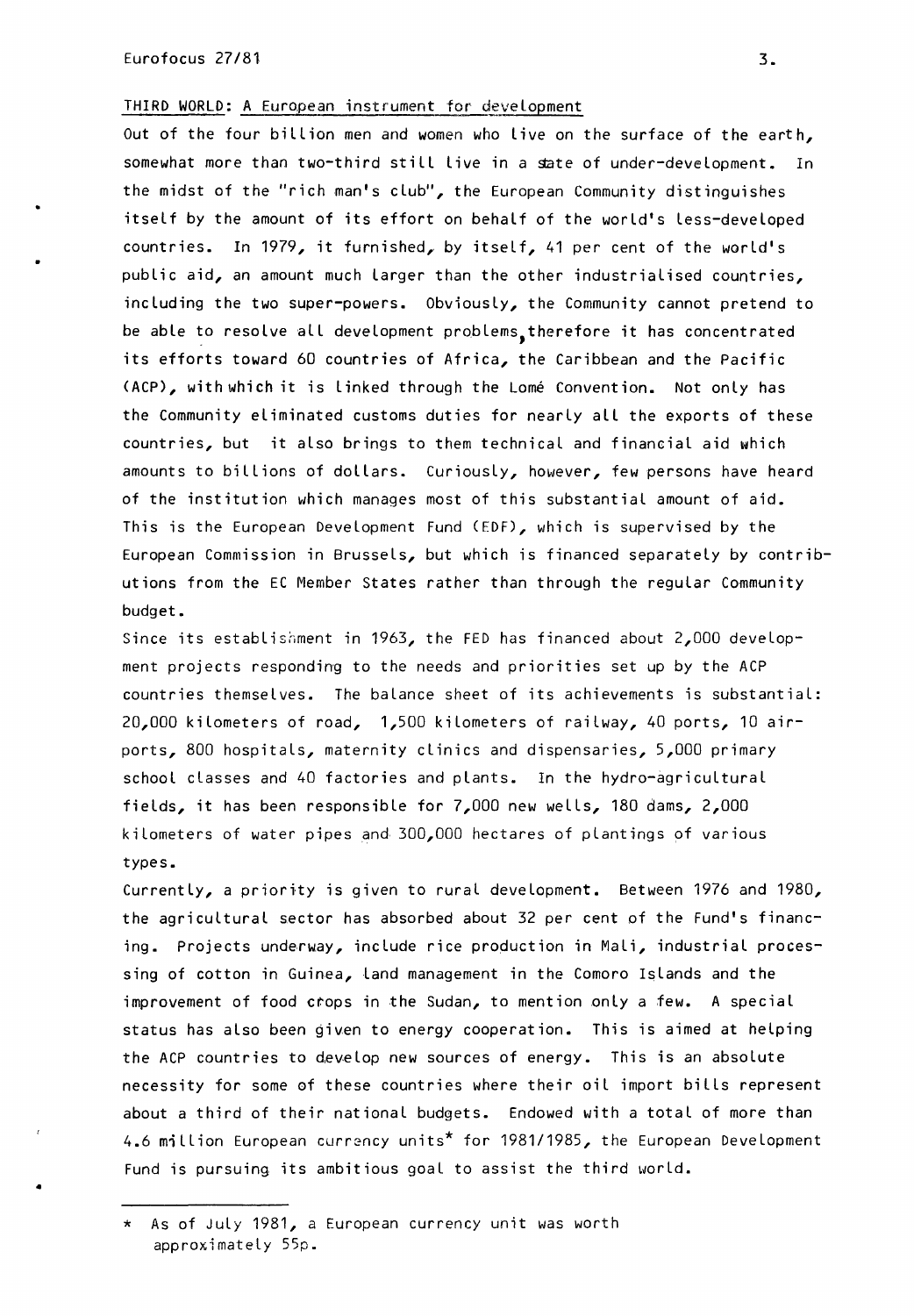•

## JUSTICE: Interest renewed in European legal zone

Just as the new French President, François Mitterand, is raising the possibility of setting up a "European social area", the European Parliament has adopted a resolution supporting an idea dear to former President Giscard d'Estaing of a European legal area.

The resolution itself expresses the anxiety of Parliamentarians about renewed acts of terrorism, of which the attacks on President Reagan and Pope John-Paul II are the most notable examples. On December 4, 1979, the Justice Ministers of the European Community had already signed an accord concerning the application of the Council of Europe Convention on suppression of terrorism. But in order to be implemented, this accord had to be ratified by the different national parliaments, which has still not been done. That's why the European Parliament deemed it necessary to urge Member States of the Community to accelerate their adoption procedures in order to reply to the concerns of European citizens about their security.

#### TRADE: The days of the "butter boats" are numbered

For several years, a number of German shipping companies have been organising cruises on the Baltic Sea to allow passengers to buy duty-free butter, cheese or meat. This means they can make their purchases at world prices without having to pay European Community customs or other duties. European authorities have succeeded in limiting the quantities sold on board these "butter boats", but not in completely eliminating this practice of which they do not approve.

However, the European Court of Justice in Luxembourg has just handed down a decision which clearly questions the right to duty-free treatment for purchases made on these ships. According to the Court, only products bought in third countries during a lengthy stopover of at least eight days should benefit from such duty-free handling.

This judgment was made as a result of complaints made by German merchants who felt they were victims of unfair competition from the butter boats. The judgment of the Court is not final since it is only an advisory opinion which newertheless gives national courts a free hand to forbid duty-free treatment for purchases made on these short cruises. It is therefore likely that the days of these butter boats may be numbered.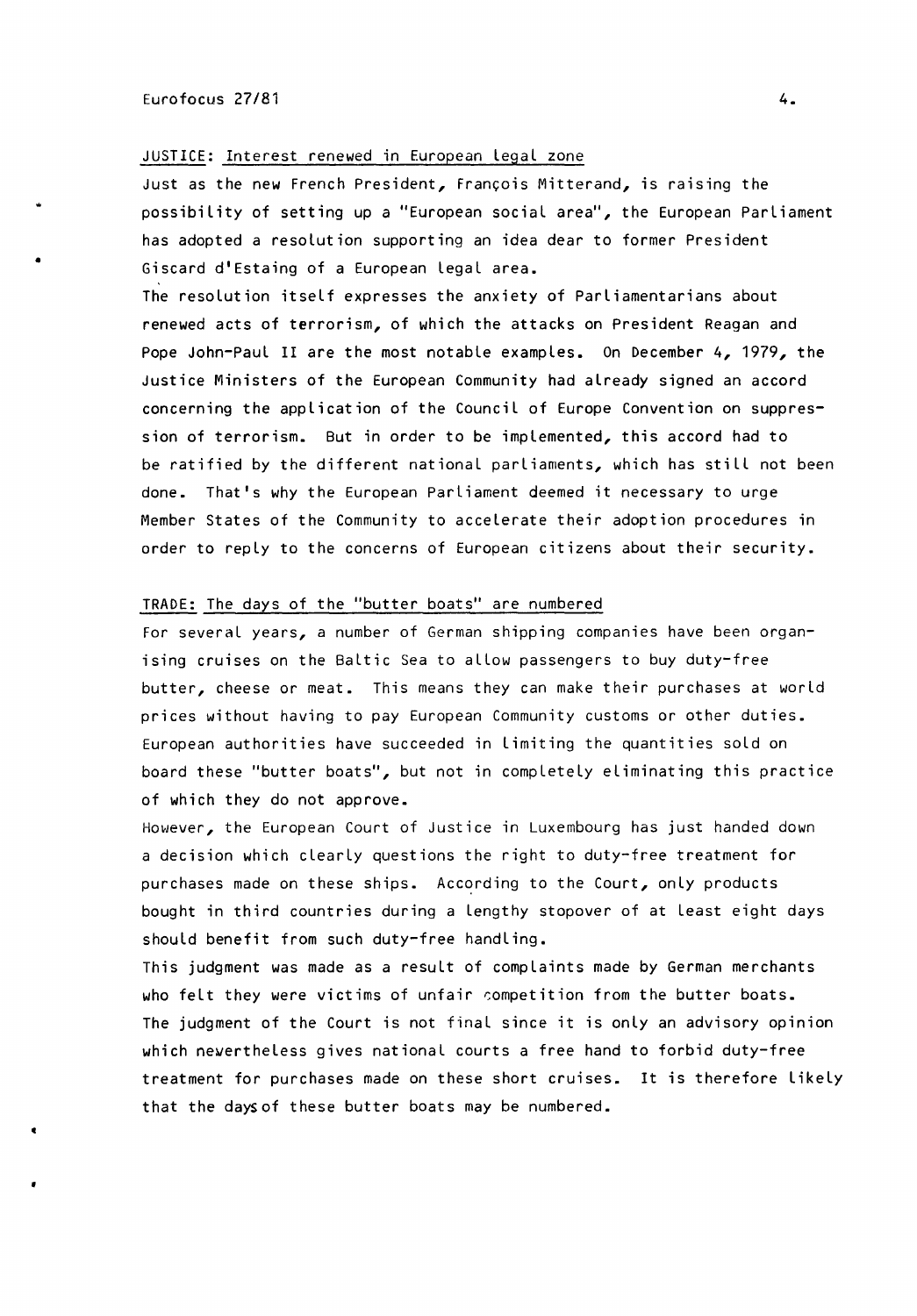## Eurofocus 27/81 5.

•

c

•

RESEARCH: Thermonuclear fusion, an energy source for the future

Despite the economic recession, the countries of Europe currently devote considerable amounts of money to reducing their dependence on oil and in the medium term to substituting other sources of energy for oil. And even though this development is far from being completed, researchers are already preparing the next phase, meaning the shift to new sources of energy in the Long term, which will have the advantage of being nearly inexhaustible. At the head of the list of these future solutions is thermonuclear fusion, a source which experts agree is comparable to solar energy, notably because they are both virtually non-polluting.

Several years ago, the European Community took the decision to set up a joint fusion research programme, whose priority objective is a Joint European Torus (JET). This involves a still-experimental technique which consists in maintaining the phenomenal heat unleashed by thermonuclear fusion inside a magnetic field. The installations housing this project are located in Culham, in the United Kingdom.

Toward the end of last year, the European Commission had asked a group of eleven specialists to prepare a report on the state of progress of this research and to point the way for further development of fusion as a future energy source for the Community.

This report, presented to the Commission on July  $6$ , underlines the fact that nuclear fusion is "very promising'' and that it represents considerable advantages over other major sources of energy. But it also emphasizes that: "the road to commercially viable exploitation of thermonuclear fusion will be Long and costly and will require the solution to extremely difficult technical problems. It appears highly unlikely that commercial use of energy released by fusion will be available in the next 50 years". The efforts undertaken today, therefore, will probably only benefit our grand-children. But it is also obvious that a Long-term planning is required if our energy problems are to be resolved.

It is in this Light that the European Commission has just adopted a new research programme for thermonuclear fusion for the years 1982-1986. This programme will be endowed with a total of about t373 million. These expenses are Lower than those of the ambitious programme in the United States and that in Japan, when calculated per head of the population. They should nevertheless be adequate to maintain the European Community in the race and to allow it to negotiate cooperation accords with these partners at the appropriate time.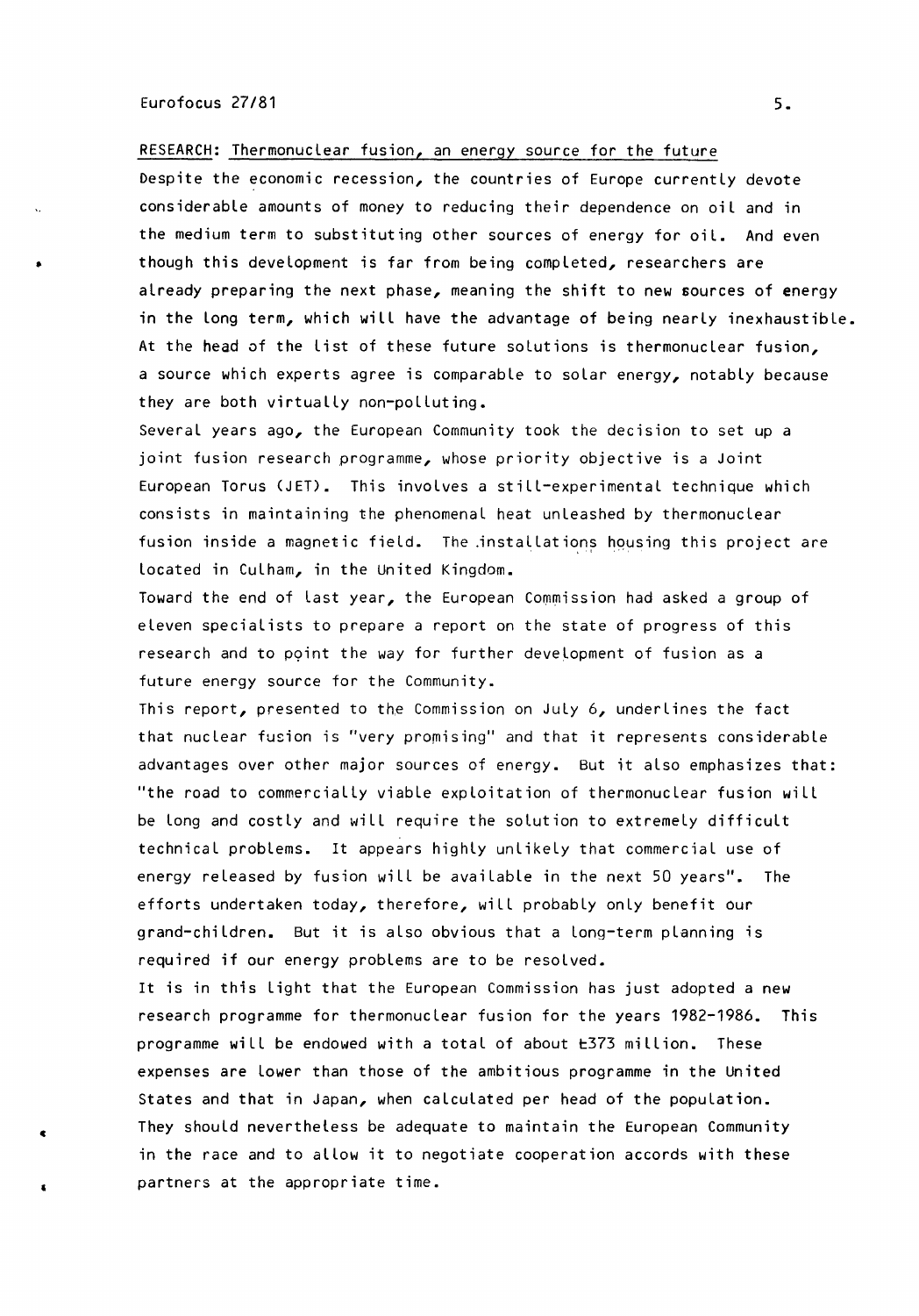## ENVIRONMENT: Protection for Antarctic flora and fauna

The geographic and climatic features of the Antarctic Ocean make it one of the Least-populated regions of the world. But what applies for mankind is not necessarily true for animals and plants. The aquatic flora and fauna of the Antarctic region are in fact particularly rich and diversified. In addition, numerous fishing fleets, some flying European flags, exploit the area's fish, shell-fish and other marine-life resources. As in all fishing waters, there is the problem of limiting authorised catches to prevent depletion of the most sought-after species and to assure their renewal.

It was with this aim in mind that an international diplomatic conference was held in Canberra, Australia, from May 7 to 20, 1980. The European Community participated in its work, which led to the drafting of an international convention on conservation of Antarctic marine flora and fauna. The Community Council of Ministers decided on July 9 that the Community should officially participate in this accord. Scientific teams and fishermen of the Member States will henceforth be required to report their activities in this zone to a commission especially charged with assuring respect for the provisions of the Canberra convention.

### SEDOC: A communications problem

•

The SEDOC network, through which the various employment offices of the Community member countries can exchange information on job opportunities, has been mentioned frequently in EUROFOCUS. The effectiveness of this system, conceived and coordinated by the European Commission, is apparently beginning to provide satisfaction. But the SEDOC, which is designed to complement and not to replace traditional job placement and information services, has had difficulty in estimating how many workers have found jobs through its services.

Lastly, a British member of the European Parliament, Richard Seligman, has asked the European Commission about this problem. He explained that he had frequently been obliged to visit his local employment service, adding good-naturedly, that he was not personally looking for work, and that he had noticed that only a Limited number of job openings in other Community countries had been posted for the information of the British public in his region.

The main problem the SEDOC system has encountered has been in fact connected with the dissemination of information exchanged between national employment agencies and their regional and local outlets. And if the job vacancies communicated through the SEDOC are not remified to potential candidates